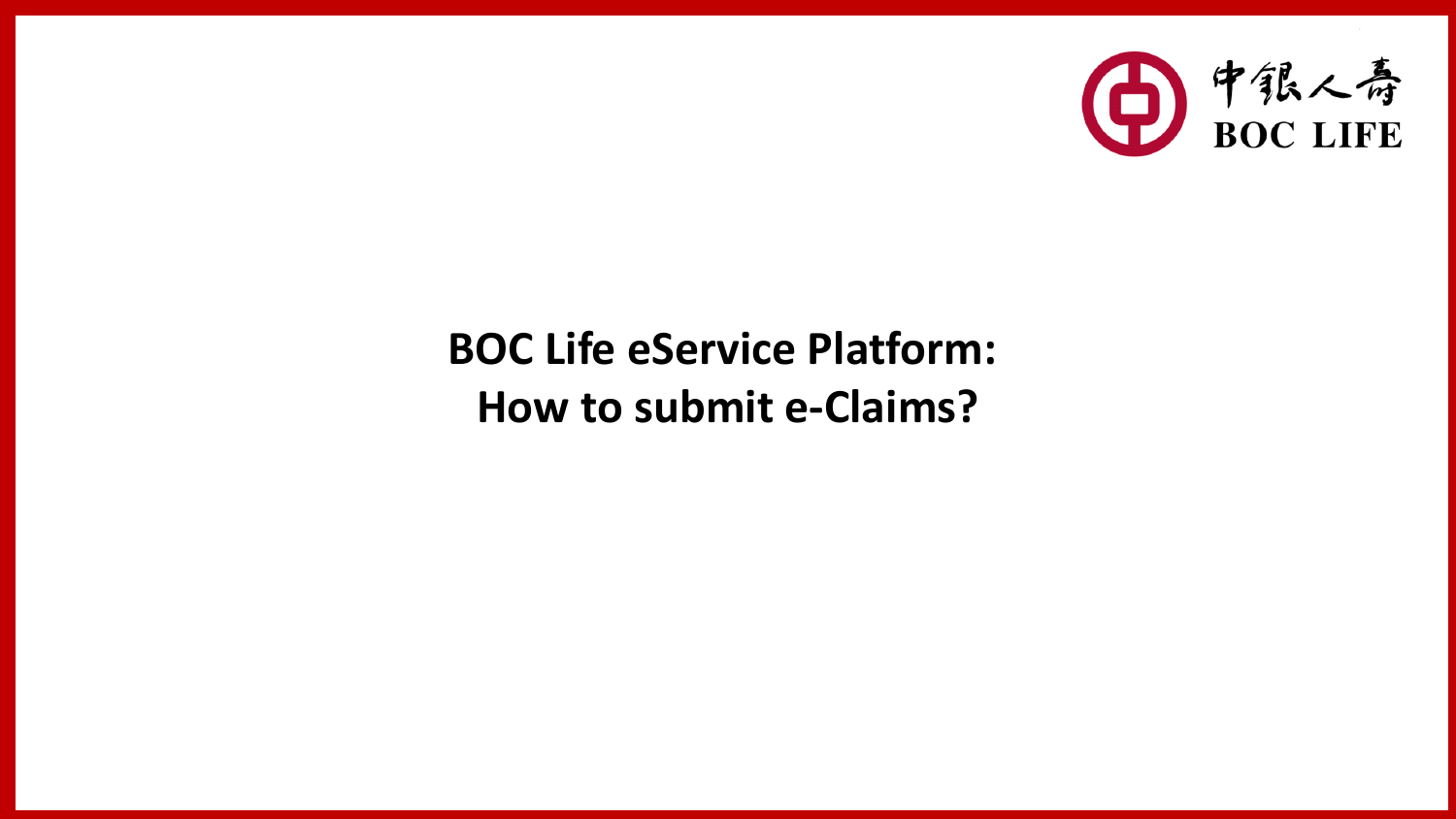



Please scan or take photos of all the required documents.

| <b>Type of Claim</b>                             | <b>Required Documents</b>                                                                                                                                                                                                                                                                                                                                                                      |  |  |  |  |  |
|--------------------------------------------------|------------------------------------------------------------------------------------------------------------------------------------------------------------------------------------------------------------------------------------------------------------------------------------------------------------------------------------------------------------------------------------------------|--|--|--|--|--|
| <b>Hospital Claims</b><br><b>Accident Claims</b> | Accident / Hospitalization Claim Form Part II<br>$\blacksquare$<br><b>Medical bills and receipts</b><br>п<br>Discharge Summary / Slip<br>п<br>Laboratory test* / imaging scan** reports<br>٠<br>Copy of settlement advice from another insurance providers (if any)<br>п<br>Note: Claimant may be requested to provide additional information in certain circumstances to<br>process the claim |  |  |  |  |  |
| <b>Critical Illness Claims</b>                   | <b>Critical Illness Claim Form Part II</b><br>$\blacksquare$<br>Histopathological report(s)<br>$\blacksquare$<br>Laboratory test */ Imaging scan** reports<br>$\blacksquare$                                                                                                                                                                                                                   |  |  |  |  |  |
| <b>Disability Claims</b>                         | Disability Claim Form Part II<br>٠<br>Sick leave certificate with clear diagnosis<br>п<br>Laboratory test* / imaging scan** reports<br>$\blacksquare$<br>Physiotherapy / Occupational therapy progress reports                                                                                                                                                                                 |  |  |  |  |  |

\*Laboratory test: blood tests, urine tests, etc.

\*\*Imaging scan: Ultrasound, X-ray, CT scan, MRI scan, PET-CT scan, etc.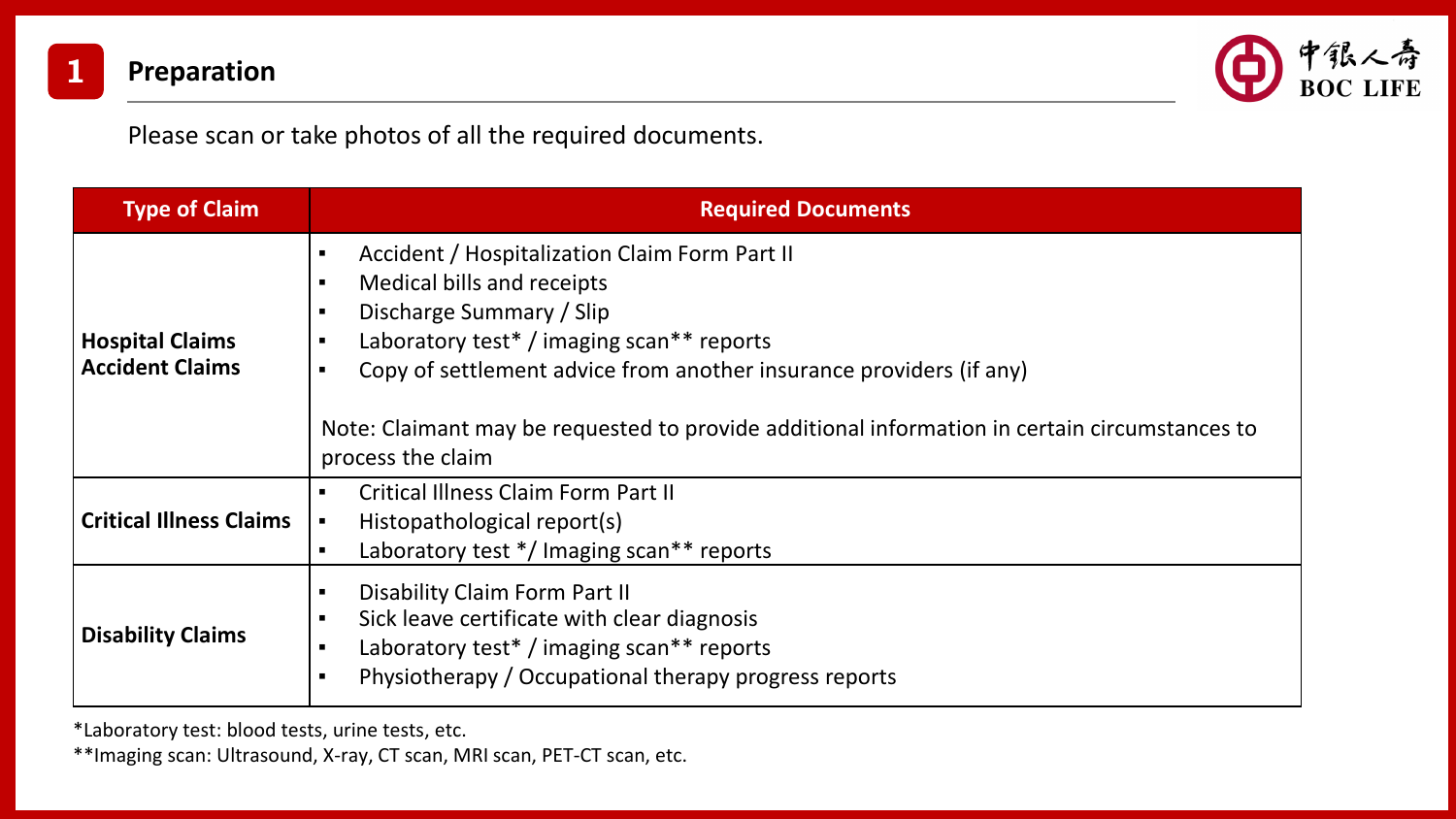



- Go to BOC Life official website [\(https://www.boclife.com.hk/en/index.html\)](https://www.boclife.com.hk/en/index.html)
- Enter "Login ID" and "Password"

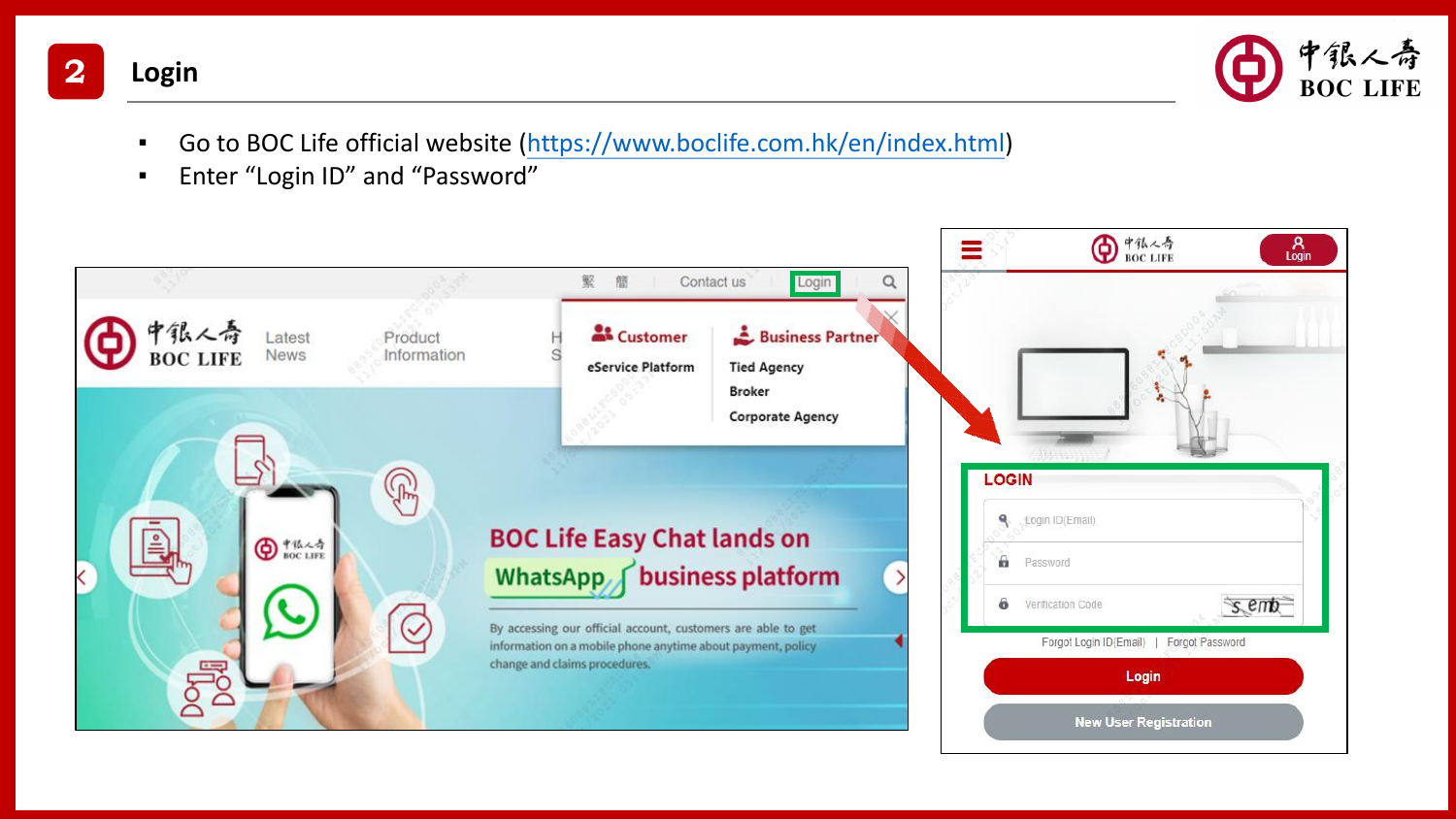## **Submit e-Claims**



#### **a Click "More Options" under the policy, then click "E-Claims"**

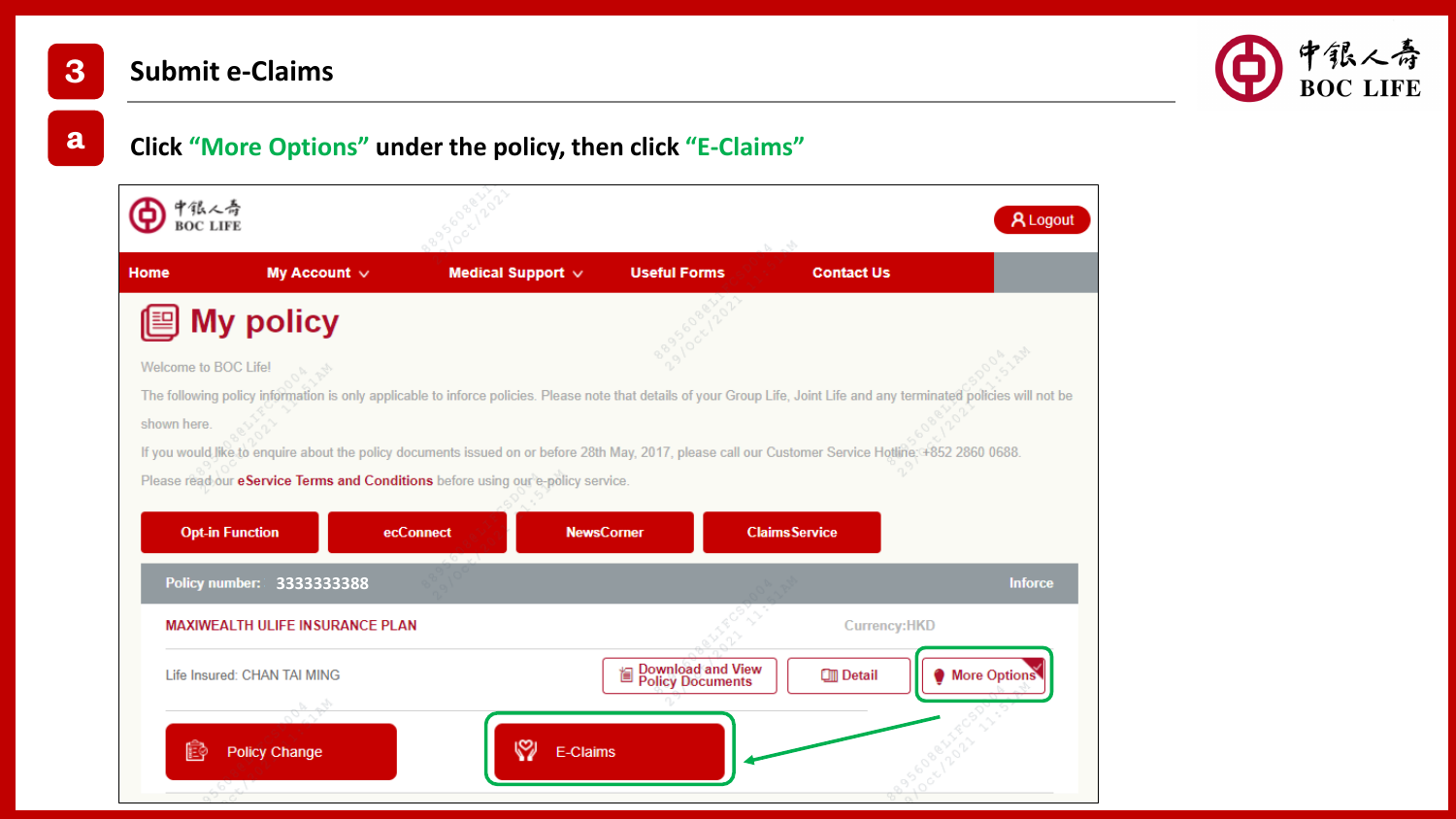

|                                                                                                             |              |                          | The hospital/ physician first consulted for this injury/illr                                                   |
|-------------------------------------------------------------------------------------------------------------|--------------|--------------------------|----------------------------------------------------------------------------------------------------------------|
| <b>Claims Information</b>                                                                                   |              | Consultation Date        |                                                                                                                |
| Benefit Claimed                                                                                             |              |                          |                                                                                                                |
| Hospital & Surgical Reimbursement                                                                           | $\checkmark$ |                          |                                                                                                                |
| Please choose                                                                                               |              |                          | Name and address of the hospital/ physician                                                                    |
| New Born Baby Benefit                                                                                       |              |                          |                                                                                                                |
| Hospital Income / Surgical Income                                                                           |              |                          |                                                                                                                |
| Hospital & Surgical Reimbursement                                                                           |              |                          | Other hospitals/ physicians consulted for this injury/illn                                                     |
| Accident Benetit                                                                                            |              | <b>Consultation Date</b> |                                                                                                                |
|                                                                                                             |              |                          |                                                                                                                |
| <b>Select the payment option</b>                                                                            |              |                          |                                                                                                                |
|                                                                                                             |              |                          |                                                                                                                |
| Settlement Option                                                                                           |              |                          |                                                                                                                |
| Cheque / Autopay / FPS                                                                                      |              |                          | Declare any claims make und<br>insurance company<br>Making any other insurance claims as a result of th<br>No. |
| Cheque<br>Autopay                                                                                           | <b>FPS</b>   | Yes                      |                                                                                                                |
|                                                                                                             |              | Name of Company          |                                                                                                                |
| Holder Name of Autopay Account<br>*The account must be a BOCHK/ NCB/ CYB account solely owned by the Policy |              |                          |                                                                                                                |
| <b>Critical Illness</b><br>Owner.                                                                           |              |                          |                                                                                                                |
|                                                                                                             |              | Policy No.               |                                                                                                                |

#### **Choose the benefit to be claimed Input relevant claims information**

| The hospital/ physician first consulted for this injury/illness |                                                               |  |
|-----------------------------------------------------------------|---------------------------------------------------------------|--|
| <b>Consultation Date</b>                                        |                                                               |  |
|                                                                 |                                                               |  |
|                                                                 |                                                               |  |
| Name and address of the hospital/ physician                     |                                                               |  |
|                                                                 |                                                               |  |
|                                                                 |                                                               |  |
|                                                                 | Other hospitals/ physicians consulted for this injury/illness |  |
| <b>Consultation Date</b>                                        |                                                               |  |
|                                                                 |                                                               |  |
|                                                                 |                                                               |  |
|                                                                 |                                                               |  |
|                                                                 | Declare any claims make under other                           |  |
| Making any other insurance claims as a result of this incident? | insurance company                                             |  |
|                                                                 |                                                               |  |
| Yes                                                             | No                                                            |  |
|                                                                 |                                                               |  |
| Name of Company                                                 |                                                               |  |
|                                                                 |                                                               |  |
|                                                                 |                                                               |  |
|                                                                 |                                                               |  |
| Policy No.                                                      |                                                               |  |
|                                                                 |                                                               |  |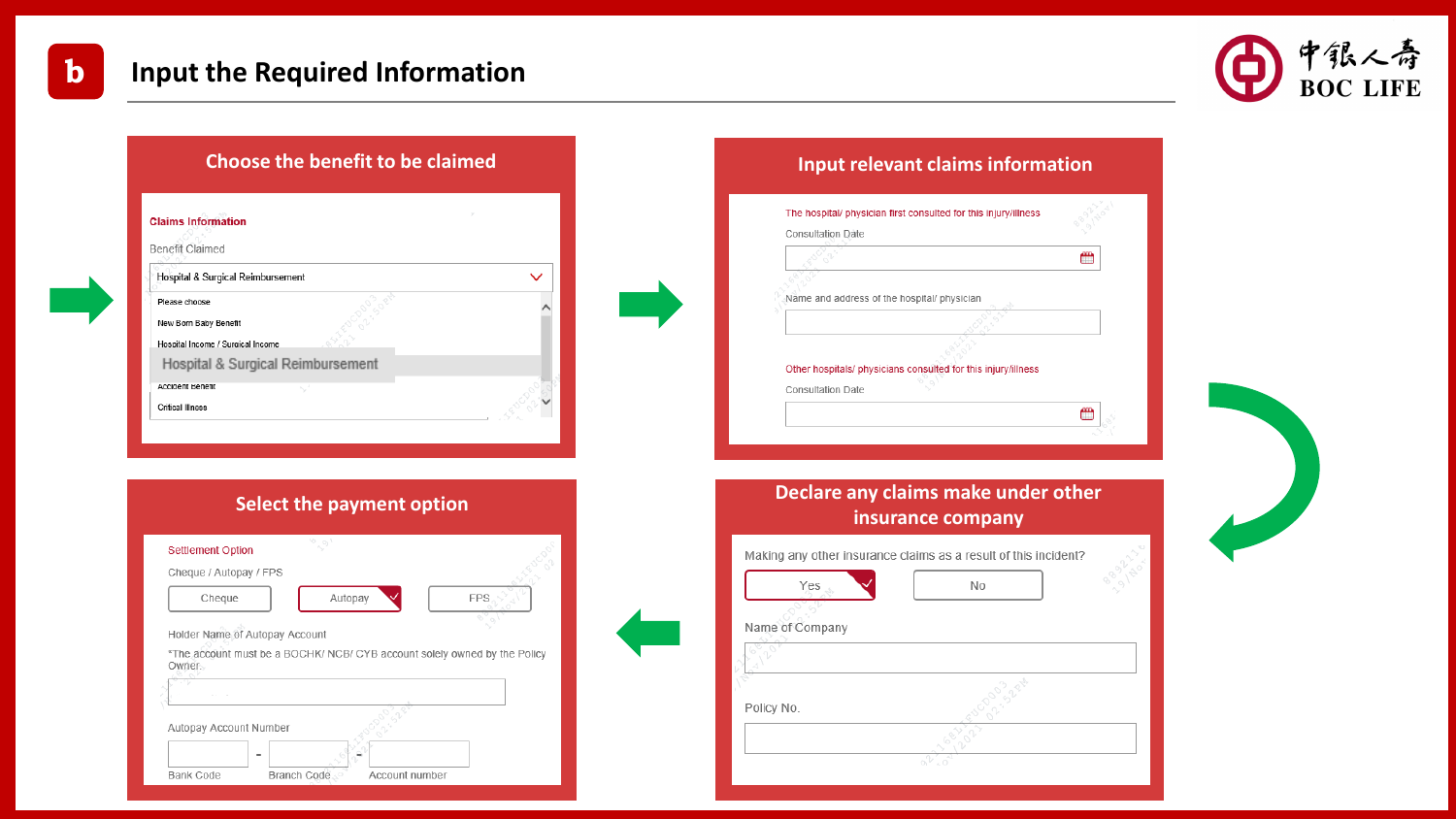

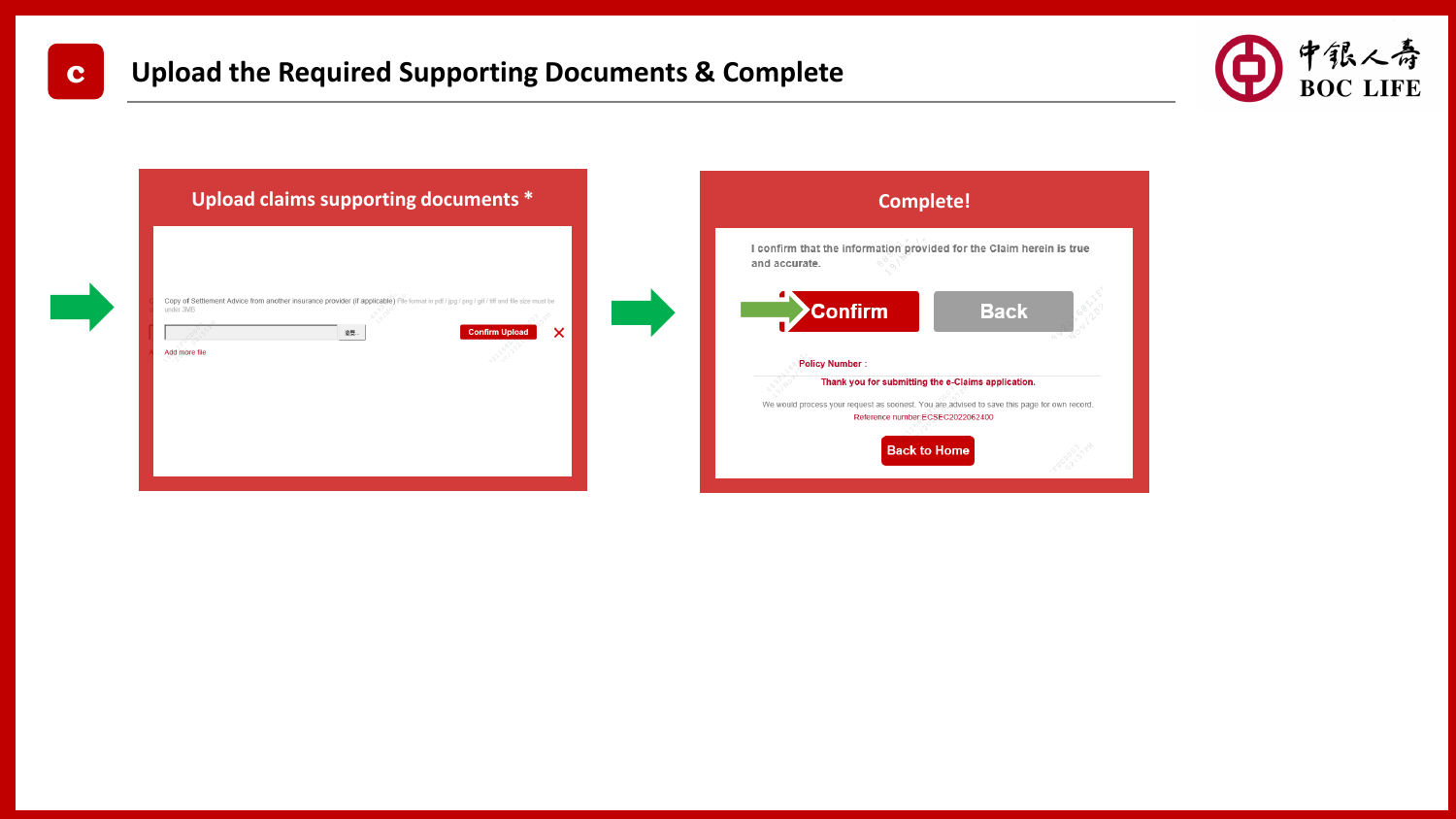

### **Click "Claims Service" to check the claim status & claim history (if any).**

| 狠人奇<br>C LIFE                              |                   |                                                                                                       |                     | <b>A</b> Logout                                                                                                                                                                |
|--------------------------------------------|-------------------|-------------------------------------------------------------------------------------------------------|---------------------|--------------------------------------------------------------------------------------------------------------------------------------------------------------------------------|
| Home                                       | My Account $\vee$ | Medical Support $\vee$                                                                                | <b>Useful Forms</b> | <b>Contact Us</b>                                                                                                                                                              |
| <b>图 My policy</b><br>Welcome to BOC Life! |                   |                                                                                                       |                     |                                                                                                                                                                                |
| shown here.                                |                   |                                                                                                       |                     | The following policy information is only applicable to inforce policies. Please note that details of your Group Life, Joint Life and any terminated policies will not be       |
| <b>Opt-in Function</b>                     | ecConnect         | Please read our eService Terms and Conditions before using our e-policy service.<br><b>NewsCorner</b> |                     | If you would like to enquire about the policy documents issued on or before 28th May, 2017, please call our Customer Service Hotline; 4852 2860 0688.<br><b>Claims Service</b> |